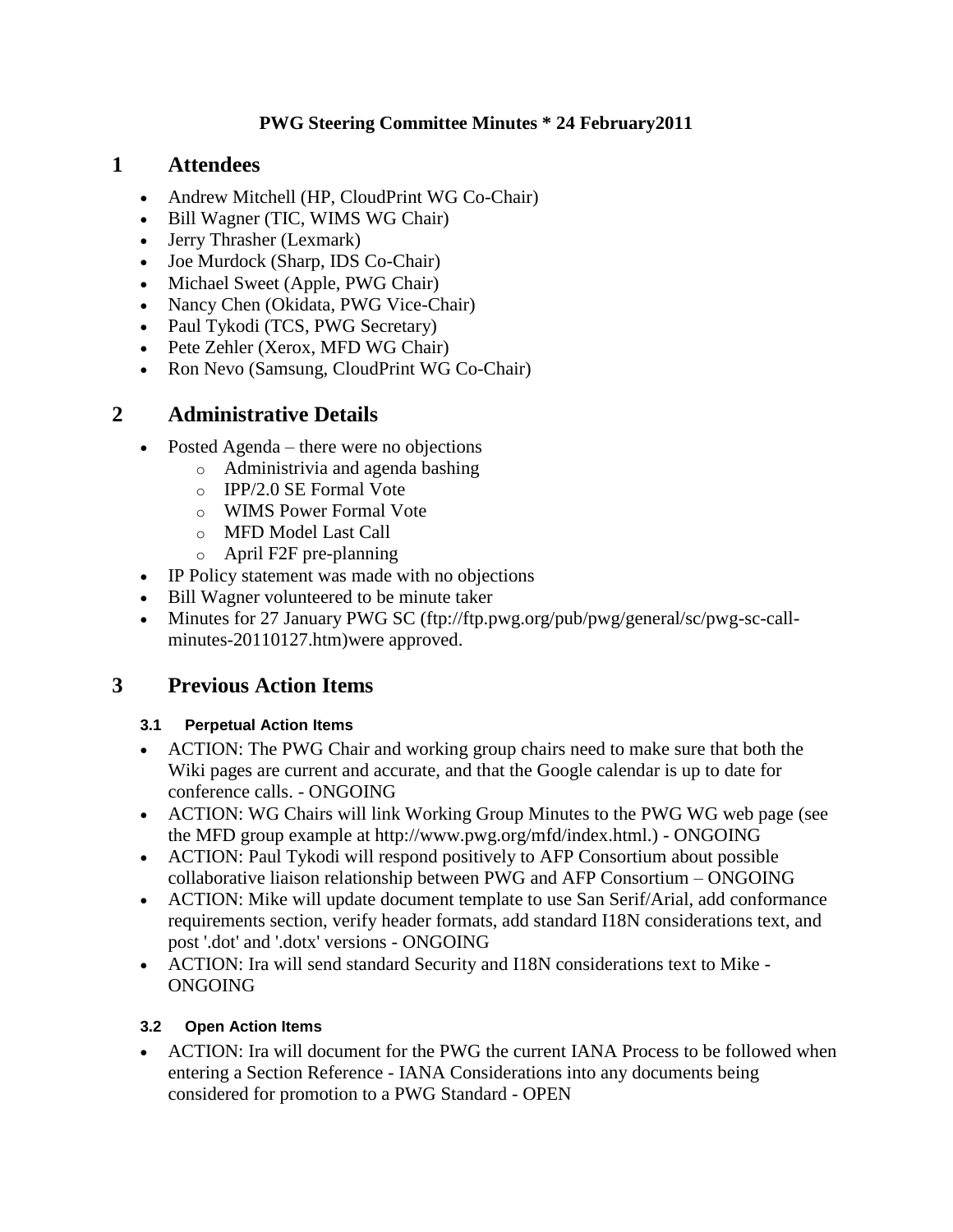- ACTION: Paul Tykodi will investigate methods of automated meeting reminders for Calendars. - OPEN
- ACTION: Bill Wagner will draft a note to be sent by the PWG chair to the membership regarding the implementation of PWG standards. - OPEN
- ACTION: Mike Sweet will work with Ole Skov to have PWG reimburse them for telconference calls - OPEN
- ACTION: Paul will write "reach out" letter for companies showing an interest in PWG technologies - OPEN
- ACTION: Mike will send MPSA liaison agreement to MPSA OPEN

### **3.3 Closed Action Items**

- ACTION: Mike will continue to keep the SC updated as to the progress of liaison request made by PWG to ISO/IEC JTC 1/SC28 – CLOSED decided at February F2F this is of no further interest
- ACTION: Mike Sweet will propose new PWG web site design (including better visibility of how to join PWG) – CLOSED (although actual implementation needs more work)
- ACTION: Mike Sweet will send welcome letter to Marvell Semiconductor - CLOSED
- ACTION: Mike will add IPP certification to IPP WG F2F session slides CLOSED
- ACTION: Mike will add "parked" UC resolution (white papers) and specs (drafts folder) to Feb F2F plenary slides – CLOSED
- ACTION: Bill will draft MPSA liaison agreement text CLOSED

## **4 IPP/2.0 SE Formal Vote**

- Results of voting: 11 YES with some minor editorial comments, 2 ABSTAIN
- Quorum and YES counts sufficient, vote passes
- SC has no objections and agrees to publish new spec.
- Decision to identify as new document (5100.12-2011) in <ftp://ftp.pwg.org/pub/pwg/candidates/> directory and post as PWG Candidate Standard 5100.12-2011 on [http://www.pwg.org/standards.html,](http://www.pwg.org/standards.html) with abstract link.
- Add comment to PWG Candidate Standard 5100.10-2009 reference on http://www.pwg.org/standards.html, indicating that that standard is made obsolete by 5100.12-2011.
- Continue with existing web site approach; information will be converted when new web site form is implemented
- Action items identified for Paul and Ira (see list below).
- Also, while http://www.pwg.org/standards.html is being edited, fix "PWG Command Set Format for IEEE 2884..." to read PWG Command Set Format for IEEE 1284...

# **5 WIMS Power Formal Vote**

- Results of voting: 9 YES with editorial comments, 3ABSTAIN
- Quorum and YES counts sufficient, vote passes
- Resolution of comments includes adding a recommendation on the minimum depth of 10 for the log tables – no objection
- Resolution of comments also involves adding a significant amount of explanatory text.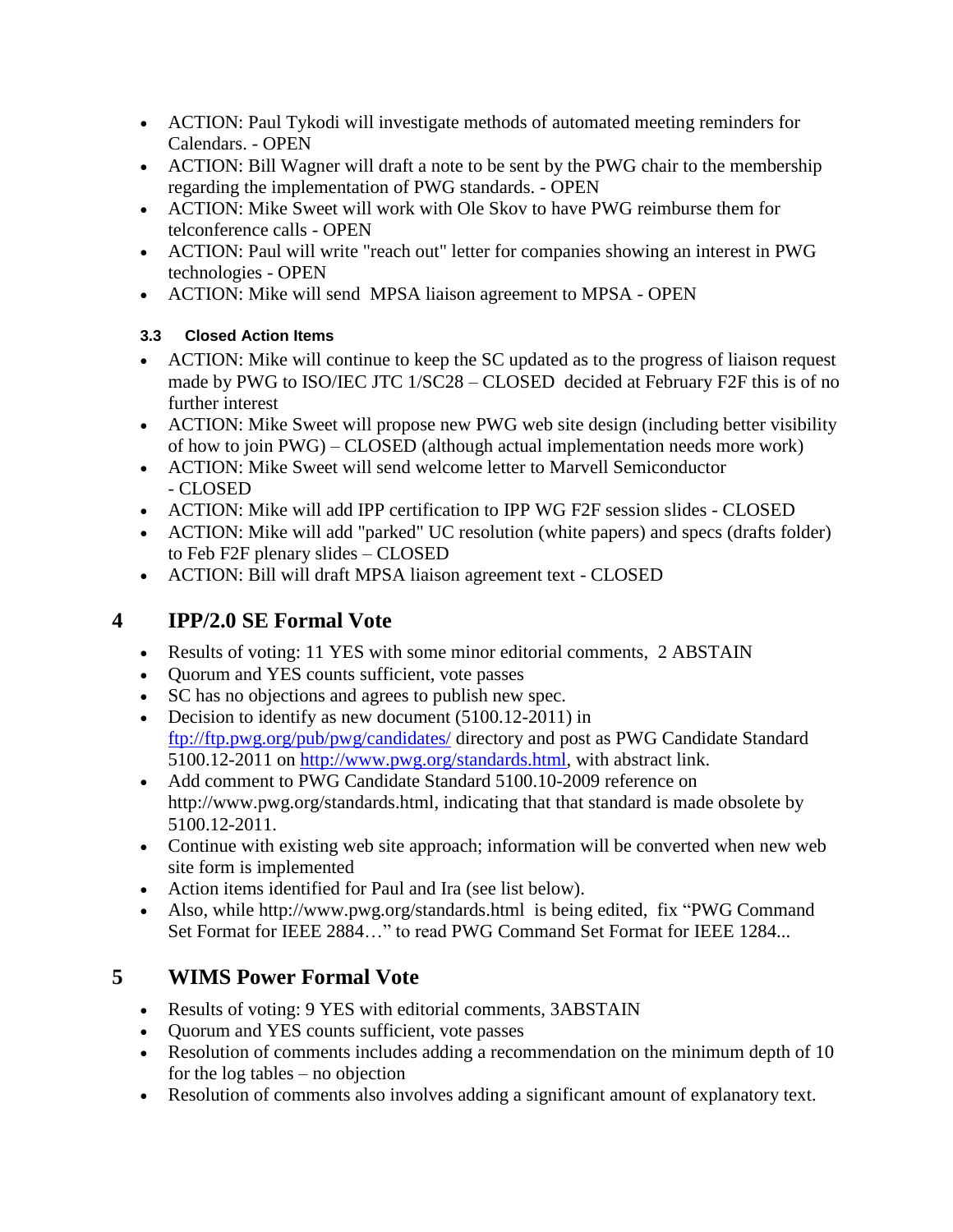- Therefore, updated documents must be made available to the SC to ensure that there are no objections prior to releasing these documents as candidate specifications.
- Agreed that this review can be done via email. If there are no objections, documents may be posted as Candidate Standards.
- After SC approval via email:
- Power Model document should be identified as PWG Candidate Standard 5106.4-2011, stored in<ftp://ftp.pwg.org/pub/pwg/candidates/> directory and posted as PWG Candidate Standard 5106.4-2011 on<http://www.pwg.org/standards.html> , with abstract link.
- Power MIB specification should be identified as PWG Candidate Standard 5106.5-2011, stored in<ftp://ftp.pwg.org/pub/pwg/candidates/> directory and posted as PWG Candidate Standard 5106.5-2011 on [http://www.pwg.org/standards.html,](http://www.pwg.org/standards.html) with abstract link.
- Power MIB ASN.1 code document should stored in <ftp://ftp.pwg.org/pub/pwg/candidates/> directory. This document will be included as a reference in the Power MIB specification.
- There are action items for Ira, Paul and the SC, as listed below.

# **6 MFD Model Last Call**

- The PWG last call period to end 24 Feb. Eight responses have been received as of the SC meeting with more promised by the end of the day. This suggests that the last call requirements of 30 % of the PWG membership will be met within the specified period.
- The MFD group will proceed with the resolution of Last Call Comments, and will produce an LCRC version of the document as well as a text explanation of last call comment actions. This is anticipated to be done before the next SC meeting.
- At the next SC meeting, the committee will be asked to approve the Formal Last Call process and comment resolution, and allow the document to be put up for ballot.

# **7 April F2F pre-planning**

- After some discussion, the following outline was agreed to:
- Monday WIMS, Plenary, MFD
- Tuesday Cloud Printing, IPP
- Wednesday IDS
- We may need to start earlier and have the option of ending later. Michael will attempt to arrange with Apple facilities.
- Michael will post tentative schedule on Web site for comment

# **8 Other Items**

### **8.1 XML-RPC**

- Paul referenced a press release that referred to an xml-rpc approach that is being used in a 50,000 printer managed print services contract. [http://www.docuform.com/PDF/Press201102\\_GAD\\_FSM\\_\(MPS\).pdf](http://www.docuform.com/PDF/Press201102_GAD_FSM_(MPS).pdf)
- He wondered whether people think this XML/RPC over TCP/IP interface idea is something we might want to consider in some of the ongoing PWG work
- Consensus was that SOAP is preferable because of names and binary number handling